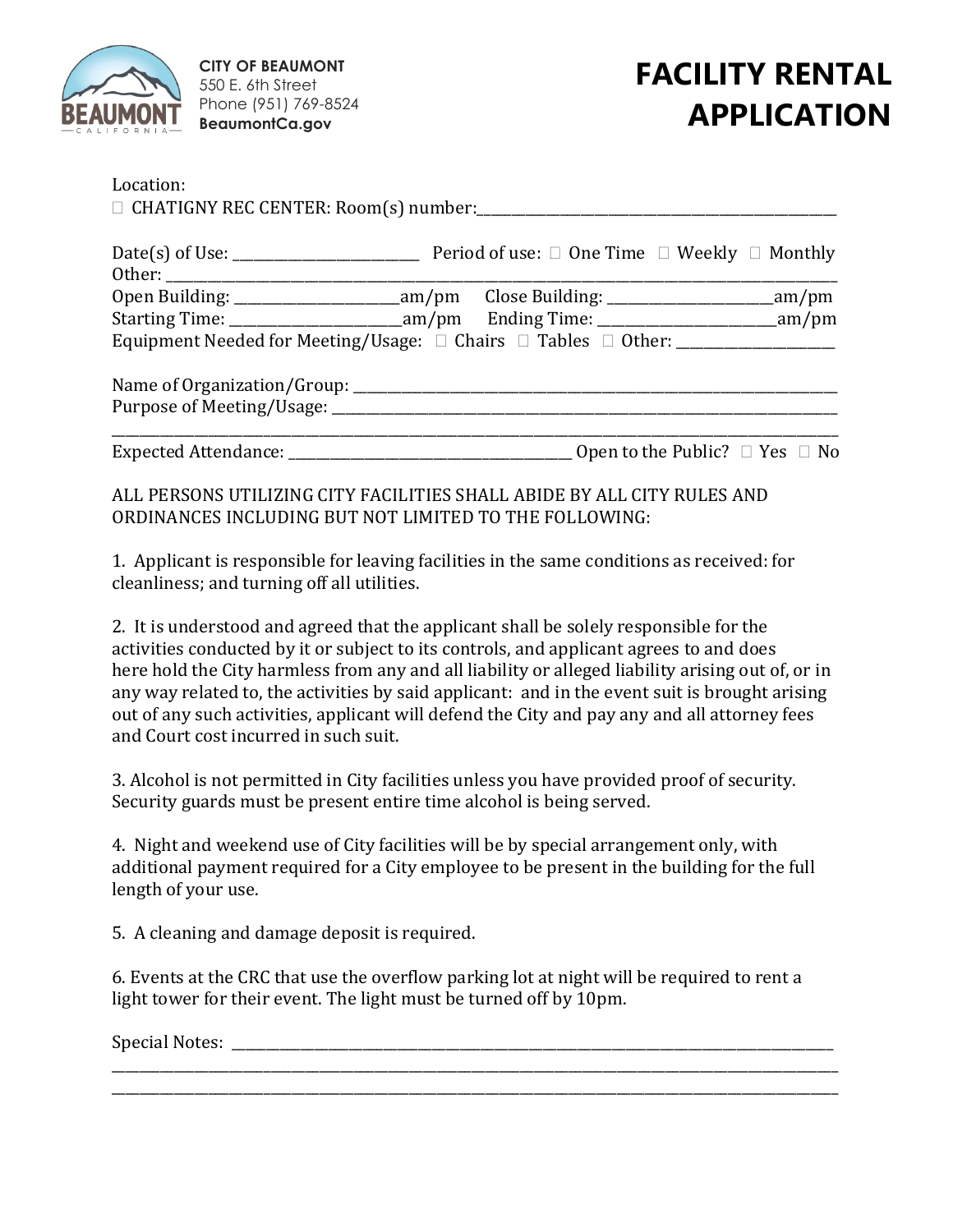

**CITY OF BEAUMONT** 550 E. 6th Street Phone (951) 769-8524 **BeaumontCa.gov**

### **FACILITY RENTAL APPLICATION**

| Print Name:     |            |       |  |
|-----------------|------------|-------|--|
| Street Address: |            | City  |  |
| Zip             | Telephone: | Date: |  |

\_\_\_\_\_\_\_\_\_\_\_\_\_\_\_\_\_\_\_\_\_\_\_\_\_\_\_\_\_\_\_\_\_\_\_\_\_\_\_\_\_\_\_\_\_\_\_\_\_\_\_\_\_\_\_\_\_\_\_\_\_\_\_\_\_\_\_\_\_\_\_\_\_\_\_\_\_\_\_\_\_\_\_\_\_\_\_\_\_\_\_\_\_\_\_\_\_\_\_\_\_\_\_\_\_ Signature of Person Responsible (must be 18 years of age)

*\*\*The City reserves the right to revoke this permit at any time\*\**

### **YOUR DEPOSIT IS REQUIRED TO RESERVE YOUR DATE. FEE BALANCE** *(IF APPLICABLE)*  **WILL BE DUE AT TIME OF KEY PICK UP – CHECK OR CREDIT CARDS ONLY.**

Please initial to accept below terms: **Staff:** 

\_\_\_\_\_\_\_ There will be a charge of \$20.00 per hour of use for a City employee to open the building, be present during your activity and to close the building when your activity is finished. *THIS EMPLOYEE IS NOT RESPONSIBLE FOR CLEAN UP.* 

### **Deposit:**

A refundable deposit of \$500.00 for the GYM and \$45.00 for the Meeting Rooms is required to hold the facility. This deposit must be paid, and the application form submitted to reserve the date for your event.

Following the conclusion of your event, if you do not clean the facility and/or there are damages your deposit will be retained to cover the cost. Renter will be liable for any expenses incurred over and above the deposit paid. Cleaning includes the hallway and the restrooms.

#### **Security Guards:**

Security Guards are required, the number to be determined by the Beaumont Police Department for Civic Center or CRC. (# of guards on all facility rentals are subject to approval by the Beaumont Police Department). Arrangements may be made with a private security firm. A copy of the contract must be provided to this office.

\_\_\_\_\_\_\_ **THE GUARD MUST BE LICENSED, BONDED AND IN UNIFORM.**

### **Alcoholic Beverages:**

\_\_\_\_\_\_\_ Special arrangements can be made to sell alcohol for nonprofit agencies with approval from the Community Service Department and/or the Chief of Police. **ALCOHOL IS NOT ALLOWED FOR PARTIES OF UNDER AGED PERSON(S) (21 & OLDER ONLY).**